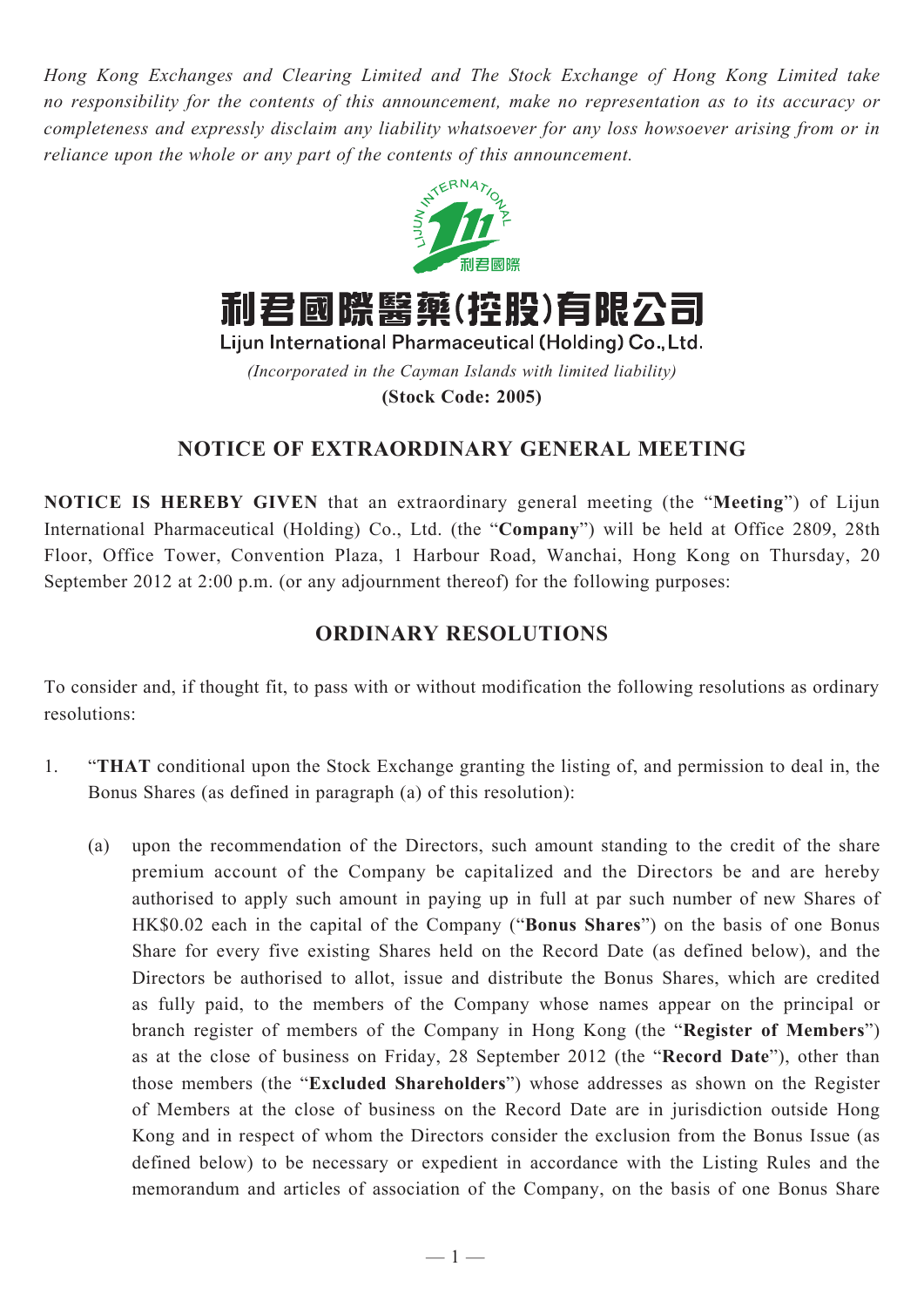for every five existing Shares of HK\$0.02 each in the capital of the Company then held by them respectively ("**Bonus Issue**"), and the Directors be authorised to settle, as they consider appropriate, any difficulty in regard to any distribution of the Bonus Shares (including without limitation, to deal with any fractional shares);

- (b) the Bonus Shares to be issued pursuant to this resolution shall, subject to the memorandum and articles of association of the Company, rank pari passu in all respects with the existing issued Shares of HK\$0.02 each in the capital of the Company;
- (c) the Directors be and hereby authorised to arrange for the Bonus Shares which would otherwise have been issued to the Excluded Shareholders, if any, to be sold in the market as soon as practicable after dealing in the Bonus Shares commences, and distribute the net proceeds of sale, after deduction of expenses, in Hong Kong dollars to the Excluded Shareholders, if any, pro rata to their respective shareholdings and to post to them the remittances therefor at their own risk, unless the amount to be distributed to any such persons is less than HK\$100.00, in which case the Directors be and are hereby authorised to retain such amount for the benefit of the Company; and
- (d) the Directors be and are hereby authorised to do all acts and things as may be necessary and expedient in connection with the issue of the Bonus Shares."

## 2. (A) "**THAT**

- (a) subject to and conditional upon the Listing Committee of The Stock Exchange of Hong Kong Limited (the "**Stock Exchange**") granting the approval for the listing of, and the permission to deal in, the ordinary shares of HK\$0.02 each in the share capital of the Company (or such nominal amount as shall result from a capitalisation issue, rights issue, sub-division, consolidation, re-classification, reconstruction or reduction of share capital of the Company from time to time) (the "**Share(s)**") to be issued pursuant to the exercise of the share options granted which may be granted under the new share option scheme (the "**New Share Option Scheme**"), a copy of which is tabled at the meeting and marked "A" and initialled by the chairman of the meeting for identification purpose;
- (b) the New Share Option Scheme be and is hereby approved and adopted; and the Directors be and are hereby authorised to do all such acts and to enter into all such transactions, arrangements and agreements as may be necessary or expedient in order to give full effect to the New Share Option Scheme, including but without limitation: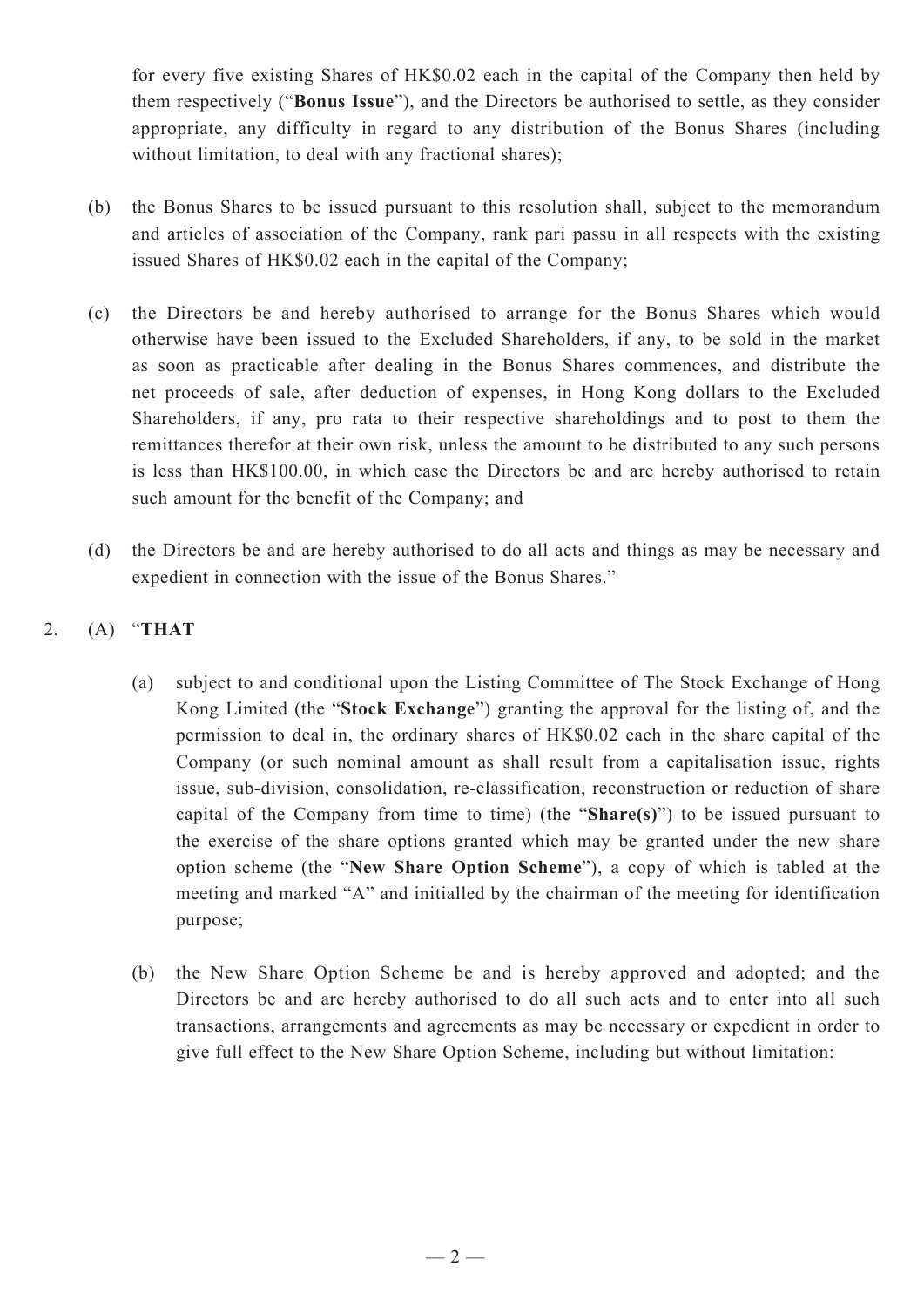- (i) to administer the New Share Option Scheme under which share options will be granted to the Eligible Persons (as defined in the New Share Option Scheme) eligible under the New Share Option Scheme to subscribe for the Shares, including but not limited to determining and granting the share options in accordance with the terms of the New Share Option Scheme;
- (ii) to modify and/or amend the New Share Option Scheme from time to time provided that such modification and/or amendment is effected in accordance with the provisions of the New Share Option Scheme relating to the modification and/ or amendment and subject to Chapter 17 of the Rules Governing the Listing of Securities on the Stock Exchange (the "**Listing Rules**");
- (iii) to allot and issue from time to time such number of Shares in the capital of the Company as may be required to be allotted and issued pursuant to the exercise of the share options under the New Share Option Scheme and subject to the Listing Rules;
- (iv) to make application at appropriate time or times to the Stock Exchange; and any other stock exchanges upon which the issued Shares may for the time being be listed, for listing of, and permission to deal in, any Shares which may hereafter from time to time be allotted and issued pursuant to the exercise of the share options under the New Share Option Scheme; and
- (v) to consent, if it so deems fit and expedient, to such conditions, modifications and/ or variations as may be required or imposed by the relevant authorities in relation to the New Share Option Scheme; and
- (c) with effect from the date of the New Share Option Scheme becoming unconditional and coming into effect, the operation of the existing share option scheme of the Company which was adopted by the Company on 16 October 2005 (the "**Existing Share Option Scheme**") be and is hereby terminated with effect from the adoption of the New Share Option Scheme and that no further share options will be granted under the Existing Share Option Scheme but in all other respects the provisions of the Existing Share Option Scheme shall remain in force to the extent necessary to give effect to the exercise of any share options granted prior thereto or otherwise as may be required in accordance with the provisions of the Existing Share Option Scheme and share options granted prior to such termination shall continue to be valid and exercisable in accordance with the Existing Share Option Scheme."

By Order of the Board **Chow Hing Yeung** *Company Secretary*